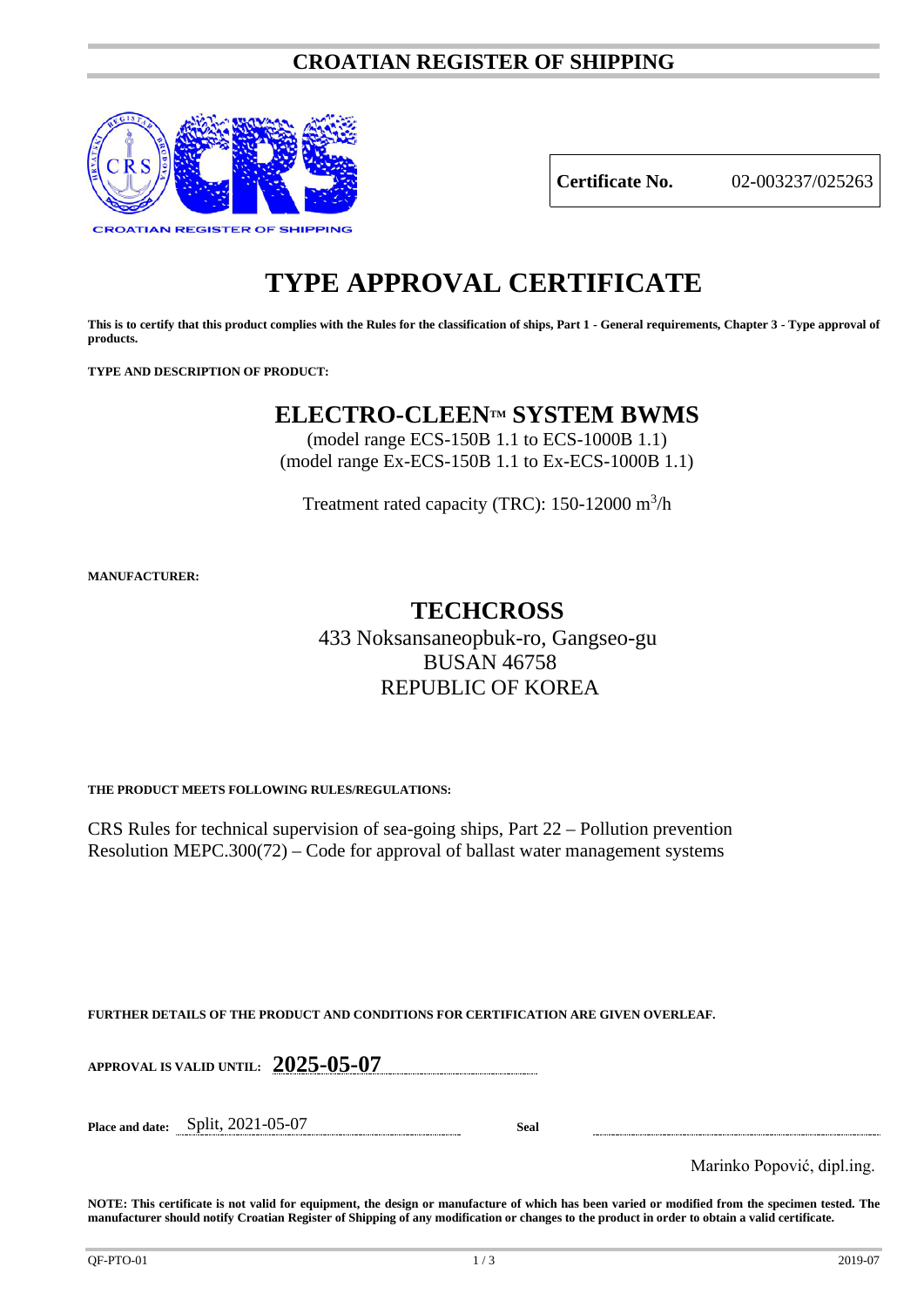

## **DETAILED PRODUCT DESCRIPTION:**

Ballast water management system using electro-chlorination at ballast water uptake and neutralization at ballast water discharge.

Mixing ballasting operation (from sea water holding tank) shall be applied if the water has a salinity below 1PSU.

| Model            | <b>TRC</b><br>(m3/h) | Electro-<br>chamber unit<br>(ECU) | Power<br>distribution<br>equipment | <b>Rectifier</b> | Auto<br>neutralization<br>unit |
|------------------|----------------------|-----------------------------------|------------------------------------|------------------|--------------------------------|
| ECS-150B 1.1     | 150                  | ECU-150B 1.1                      | PDE-12A 1.1                        | PRU 1.1 x1       | ANU-S or                       |
|                  |                      |                                   |                                    |                  | <b>ANU-5T 1.1</b>              |
| ECS-300B 1.1     | 300                  | ECU-300B 1.1                      | PDE-12A 1.1                        | PRU 1.1 x2       | ANU-S or                       |
|                  |                      |                                   |                                    |                  | <b>ANU-5T 1.1</b>              |
| ECS-450B 1.1     | 450                  | ECU-450B 1.1                      | PDE-12A 1.1                        | PRU 1.1 x3       | ANU-S or                       |
|                  |                      |                                   |                                    |                  | <b>ANU-5T 1.1</b>              |
| ECS-600B 1.1     | 600                  | ECU-600B 1.1                      | PDE-12A 1.1                        | PRU 1.1 x4       | ANU-S or                       |
|                  |                      |                                   |                                    |                  | <b>ANU-5T 1.1</b>              |
| ECS-1000B 1.1    | 1000                 | ECU-1000B 1.1                     | PDE-12A 1.1                        | PRU 1.1 x8       | <b>ANU-5T 1.1</b>              |
| Ex-ECS-150B 1.1  | 150                  | Ex-ECU-150B 1.1                   | PDE-12A 1.1                        | $Ex-PRIJ1.1x1$   | ANU-S or                       |
|                  |                      |                                   |                                    |                  | <b>ANU-5T 1.1</b>              |
| Ex-ECS-300B 1.1  | 300                  | Ex-ECU-300B 1.1                   | PDE-12A 1.1                        | $Ex-PRIJ1.1 x2$  | ANU-S or                       |
|                  |                      |                                   |                                    |                  | <b>ANU-5T 1.1</b>              |
| Ex-ECS-450B 1.1  | 450                  | Ex-ECU-450B 1.1                   | PDE-12A 1.1                        | $Ex-PRIJ1.1 x3$  | ANU-S or                       |
|                  |                      |                                   |                                    |                  | <b>ANU-5T 1.1</b>              |
| Ex-ECS-600B 1.1  | 600                  | Ex-ECU-600B 1.1                   | PDE-12A 1.1                        | Ex-PRU 1.1 x4    | ANU-S or                       |
|                  |                      |                                   |                                    |                  | <b>ANU-5T 1.1</b>              |
| Ex-ECS-1000B 1.1 | 1000                 | Ex-ECU-1000B 1.1                  | PDE-12A 1.1                        | $Ex-PRIJ1.1 x8$  | <b>ANU-5T 1.1</b>              |

The electrolysis unit (ECU) shall be operated within the TRC of the BWMS. ECS can be combined in parallel for higher TRC.

# **APPLICATION / LIMITATIONS:**

Salinity: not applicable

Temperature of ballast water: not applicable

Minimum holding time between uptake and discharge of 4 hours is required for brackish and marine water. Minimum holding time of 23 hours is required for fresh water with salinity below 1 PSU.

During ballast water uptake TRO shall be  $\leq 10.0$  mg/L.

TRO concentration at ballast water discharge shall be  $\leq 0.1$  mg/L.

Maximum working pressure: 5 bar